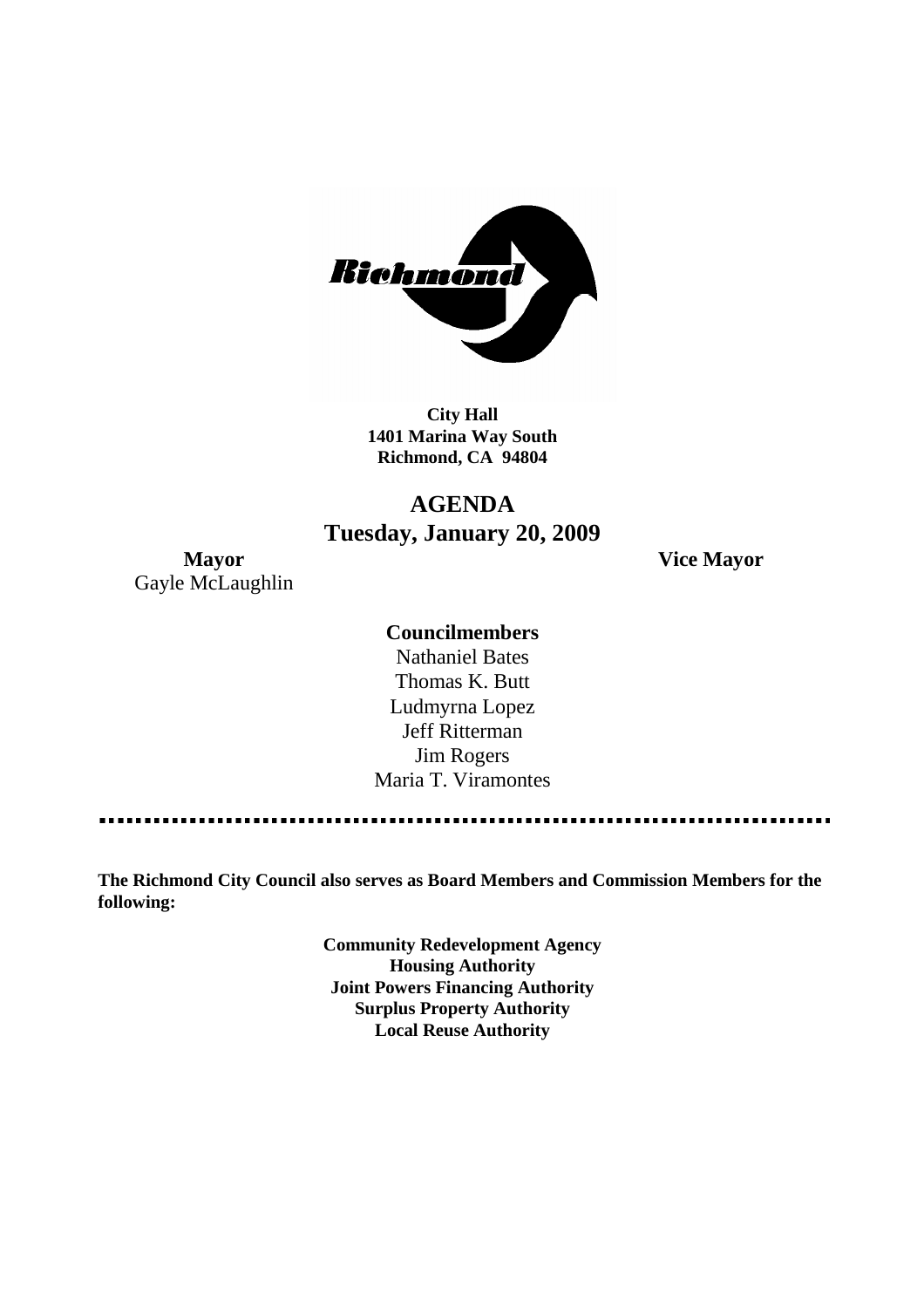# **MEETING PROCEDURES**

The City of Richmond encourages community participation at its City Council meetings and has established procedures that are intended to accommodate public input in a timely and time-sensitive way. As a courtesy to all members of the public who wish to participate in City Council meetings, please observe the following procedures:

**PUBLIC COMMENT ON AGENDA ITEMS:** Anyone who desires to address the City Council on items appearing on the agenda must complete and file a pink speaker's card with the City Clerk **prior** to the City Council's consideration of the item. Once the City Clerk has announced the item and discussion has commenced, no person shall be permitted to speak on the item other than those persons who have submitted their names to the City Clerk. Your name will be called when the item is announced for discussion. **Each speaker will be allowed TWO (2) MINUTES to address the City Council on NON-PUBLIC HEARING items listed on the agenda.**

**OPEN FORUM FOR PUBLIC COMMENT:** Individuals who would like to address the City Council on matters not listed on the agenda or on **Presentations, Proclamations and Commendations, Report from the City Attorney, or Reports of Officers** may do so under Open Forum. All speakers must complete and file a pink speaker's card with the City Clerk **prior** to the commencement of Open Forum. **The amount of time allotted to individual speakers shall be determined based on the number of persons requesting to speak during this item. The time allocation for each speaker will be as follows: 15 or fewer speakers, a maximum of 2 minutes; 16 to 24 speakers, a maximum of 1 and one-half minutes; and 25 or more speakers, a maximum of 1 minute.**

## **SPEAKERS ARE REQUESTED TO OCCUPY THE RESERVED SEATS IN THE FRONT ROW BEHIND THE SPEAKER'S PODIUM AS THEIR NAME IS ANNOUNCED BY THE CITY CLERK.**

**CONSENT CALENDAR:** Consent Calendar items are considered routine and will be enacted, approved or adopted by one motion unless a request for removal for discussion or explanation is received from the audience or the City Council. A member of the audience requesting to remove an item from the Consent Calendar must complete and file a speaker's card with the City Clerk **prior to the City Council's consideration of Item C, Agenda Review.** An item removed from the Consent Calendar may be placed anywhere on the agenda following the City Council's agenda review.

*The City Council's adopted Rules of Procedure recognize that debate on policy is healthy; debate on personalities is not. The Chairperson has the right and obligation to cut off discussion that is too personal, too loud, or too crude.*

**\*\*\*\*\*\*\*\*\*\*\*\*\*\*\*\*\*\*\*\*\*\*\*\*\*\*\*\*\*\*\*\*\*\*\*\*\*\*\*\*\*\*\*\*\*\*\*\*\*\*\*\*\*\*\*\*\*\***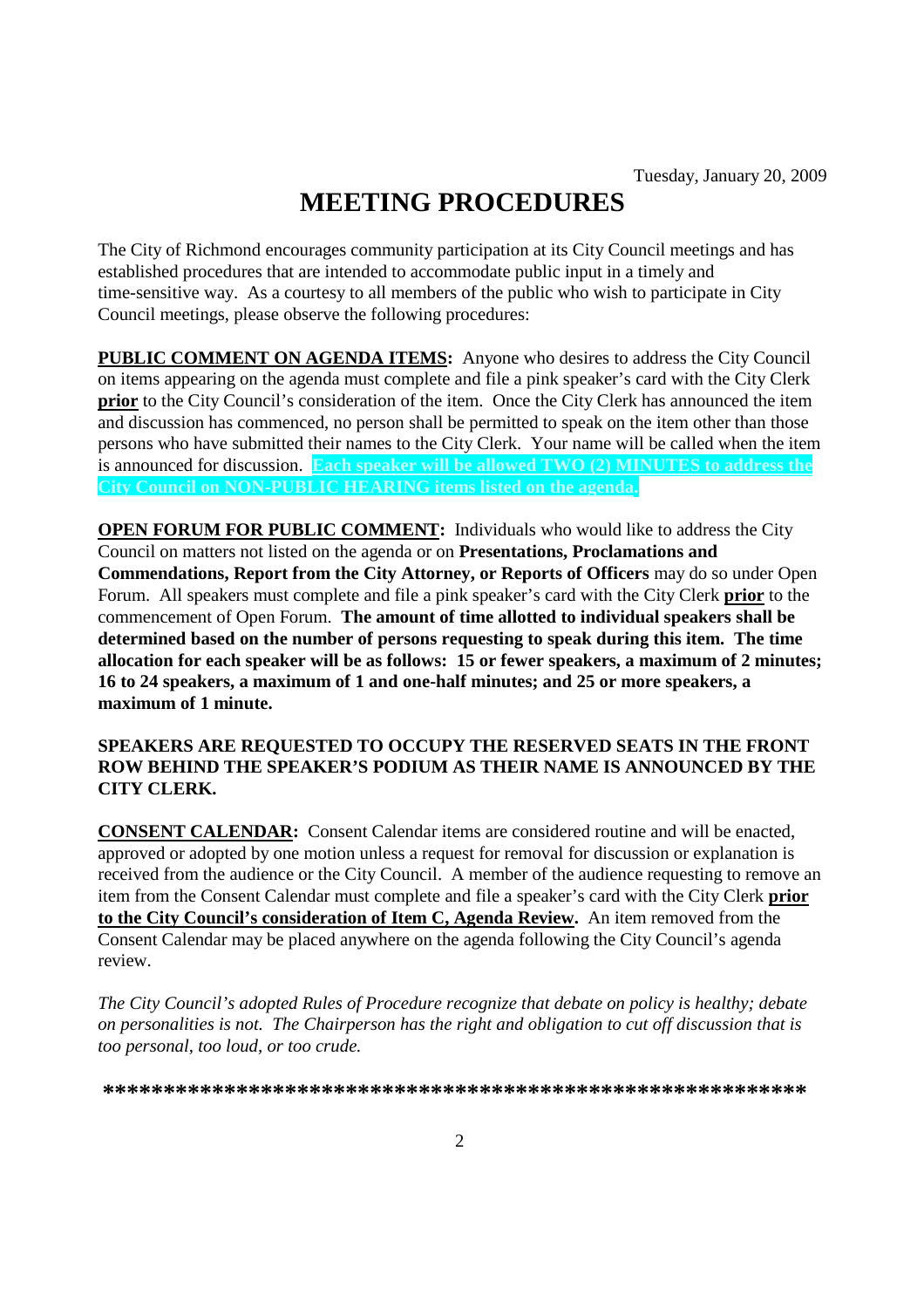# **EVENING OPEN SESSION**

5:00 p.m.

# **A. ROLL CALL**

# **B. PUBLIC COMMENT**

#### **C. ADJOURN TO CLOSED SESSION**

# **CLOSED SESSION**

#### Shimada Room of City Hall

#### **A. CITY COUNCIL**

**A-1.** CONFERENCE WITH LEGAL COUNSEL - EXISTING LITIGATION (Subdivision [a] of Government Code Section 54956.9):

Booker et al vs. City of Richmond

**A-2.** CONFERENCE WITH LEGAL COUNSEL - ANTICIPATED LITIGATION (Initiation of litigation pursuant to Subdivision (c) of Section 54956.9):

Three cases

**A-3.** CONFERENCE WITH REAL PROPERTY NEGOTIATOR (Government Code Section 54956.8):

Point San Pablo Yacht Harbor

Acquiring West Contra Costa Unified School District (WCCUSD) properties.

Properties: School District Administrative Office on Bissell Avenue; School District Furniture Warehouse on Ohio Avenue; Gompers High School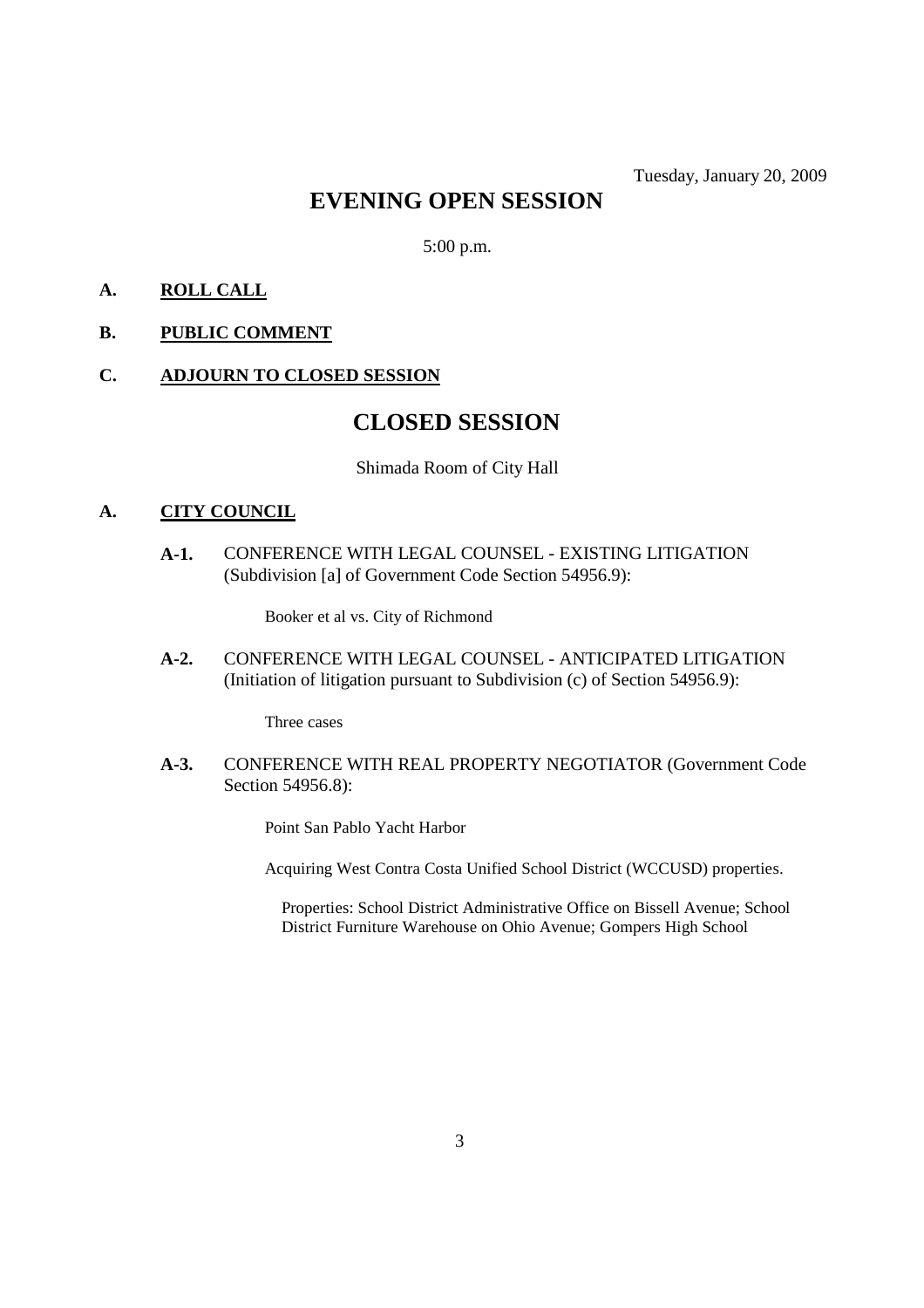Tuesday, January 20, 2009

# **CITY COUNCIL**

# 7:00 p.m.

# **A. ROLL CALL**

## **B. STATEMENT OF CONFLICT OF INTEREST**

# **C. ELECTION OF VICE MAYOR**

**C-1.** Nominate and elect a vice mayor for a one-year term - City Council.

## **D. AGENDA REVIEW**

## **E. PRESENTATIONS, PROCLAMATIONS, AND COMMENDATIONS**

**E-1.** Presentation by Joseph Stewart, President and CEO of Doctors Medical Center (DMC), and John Gioia, Chair of the DMC Management Authority - City Council (Mayor McLaughlin 620-6503).

## **F. REPORT FROM THE CITY ATTORNEY OF FINAL DECISIONS MADE AND NON-CONFIDENTIAL DISCUSSIONS HELD DURING CLOSED SESSION**

# **G. CONSENT CALENDAR**

- **G-1.** DIRECT staff to finalize the application process with the California State Association of Counties - Excess Insurance Authority (CSAC-EIA) for coverage effective July 1, 2009 (This item is referred to the City Council for action without review by the Finance Committee due to its time sensitivity and the cancellation of the December 19, 2008, Finance Committee meeting) - Human Resources Management Department (Robyn Kain 620-6605).
- **G-2.** ADOPT an ordinance (second reading) amending Richmond Municipal Code Subsection 9.42.070(A) to create a process for graffiti abatement from public and private property and a means of assessing fees on property owners when the City removes graffiti from private property - Police Department (Chief Chris Magnus 620-6656).
- **G-3.** APPROVE the purchase of 16 Scott Air-Pak Self-Contained Breathing Apparatus units from Allstar Fire Equipment, Inc. in the amount of \$54,810 - Fire Department (Chief Michael Banks 307-8041).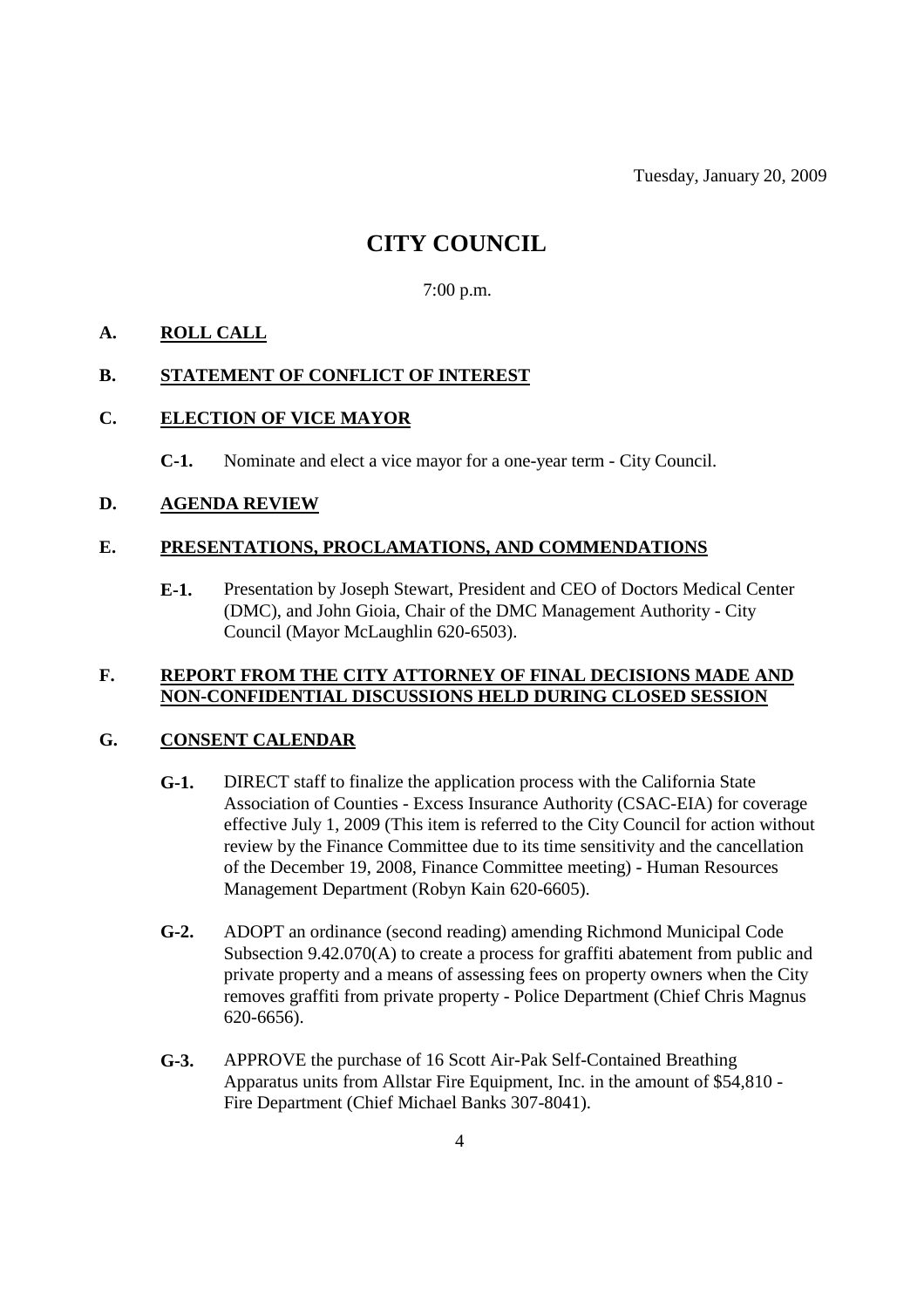- **G-4.** APPROVE a one-year contract with Malcolm Pirnie to complete the Storm Water Scope Study Tasks 3-5 as part of the City's obligation under the Baykeeper Settlement Agreement in an amount not to exceed \$250,000 (This item is referred to the City Council for action without review by the Finance Committee due to its time sensitivity and the cancellation of the January 16, 2009, Finance Committee meeting) - City Manager's Office (Bill Lindsay 620-6512).
- **G-5.** (1) APPROVE the execution of a deed amendment for the Pt. Molate property already transferred from the Navy to the City of Richmond in September 2003. (2) APPROVE the execution of a new deed for the remainder Pt. Molate property to be transferred and not covered by the current deed. (3) APPROVE the execution of a new Covenant to Restrict the Use of Property (CRUP) for the entire Pt. Molate property replacing the current 2003 CRUP that only covered the property already transferred. (4) ALLOW the City Manager to make ministerial changes necessary to implement these actions, subject to approval as to form by the City Attorney, and execute the above-named documents after formal approval by other governmental agencies - City Manager's Office (Bill Lindsay 620- 6512).
- **G-6.** APPROVE the annual appointments of Councilmembers to City Council standing committees, regional committees and liaison positions to commissions, boards and committees - Mayor McLaughlin (620-6503).
- **G-7.** APPROVE the minutes for the regular meeting held on January 6, 2009 City Clerk's Office (Diane Holmes 620-6513).

# **H. PUBLIC HEARINGS**

**H-1.** Consider proposed amendments to the Richmond Municipal Code (RMC) relating to wireless communication facilities; adopt a resolution approving the Draft Negative Declaration prepared for the proposed RMC amendments; and introduce an ordinance amending Richmond Municipal Code Section 15.04.020 (Definitions), repealing Sections 15.04.820.030 through 15.04.820.035 (Wireless Communications Facilities), and adding Chapter 15.04.890 (Wireless Communications Facilities) - Planning and Building Services Department (Richard Mitchell 620-6706).

# **I. OPEN FORUM FOR PUBLIC COMMENT**

# **J. AGREEMENTS**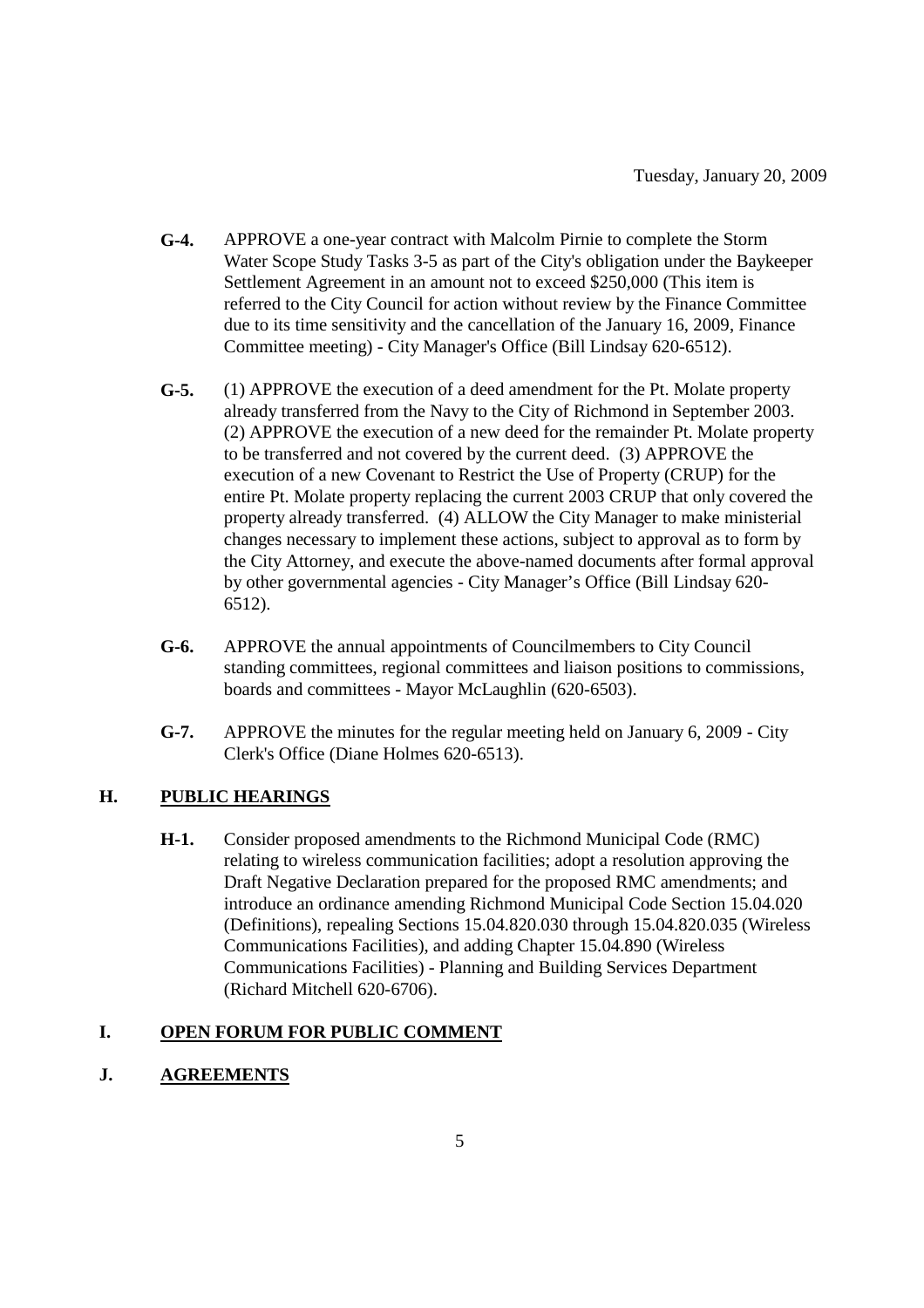# **K. RESOLUTIONS**

#### **L. ORDINANCES**

**L-1.** INTRODUCE an ordinance (first reading) amending Chapter 2.43 of the Richmond Municipal Code (RMC) to increase the level of public funding provided to candidates who wish to run for City office - Councilmember Rogers (867-5725).

## **M. COUNCIL AS A WHOLE**

- **M-1.** DISCUSS and RECOMMEND actions to develop and implement a three-to-five year intervention model in support of keeping Richmond schools open; and authorize the City Manager to develop funding mechanisms, and to hire consultants as needed for legislation - Councilmember Viramontes (620-6581).
- **M-2.** RECEIVE status report and DISCUSS "Greenprint Housing Development" in terms of policy and implementation (The Finance Committee reviewed this item at its June 6, 2008, meeting) - Councilmember Rogers (867-5725).
- **M-3.** ADOPT a resolution providing policy direction for Design Review and Planning Commission functions - Councilmembers Butt and Rogers (620-6581).
- **M-4.** DISCUSS and DIRECT staff to develop and implement a pilot rebate program to provide a local incentive for the installation of solar thermal equipment - Mayor McLaughlin/Councilmembers Lopez and Ritterman (620-6503/620-6581).
- **M-5.** AMEND Resolution No. 48-07 regarding terms of City board members, commissioners, and committee members to provide for a limit of up to 90 additional days of service continuation after term expiration rather than the unspecified limit to the number of days that is inherent in the current resolution - Mayor McLaughlin/Councilmembers Butt and Rogers (620-6503/620-6581).
- **M-6.** APPROVE the repositioning of "Open Forum for Public Comment" on the City Council Agenda to the position immediately after the Consent Calendar and before "Public Hearings" - Mayor McLaughlin/Councilmember Ritterman (620- 6503/620-6581).

# **N. REPORTS OF OFFICERS: STANDING COMMITTEE REPORTS, REFERRALS TO STAFF, AND GENERAL REPORTS (INCLUDING AB 1234 REPORTS)**